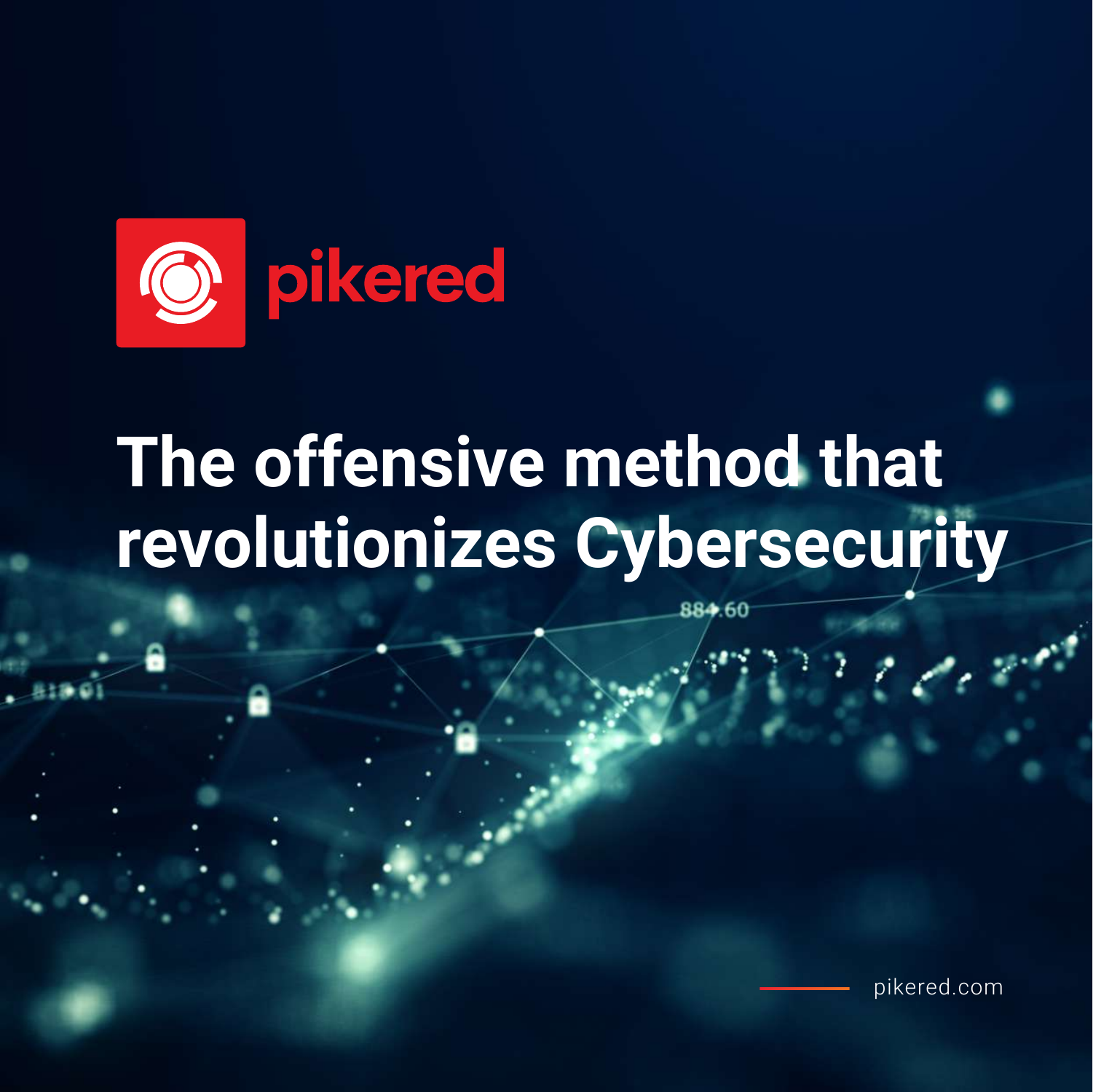# **A new Cybersecurity player**



The integration of skills in the fields of Ethical Hacking, Artificial Intelligence and Software development has proved to be the perfect solution to explore new paths, starting R&D activities aimed at the creation of advanced and innovative solutions and services.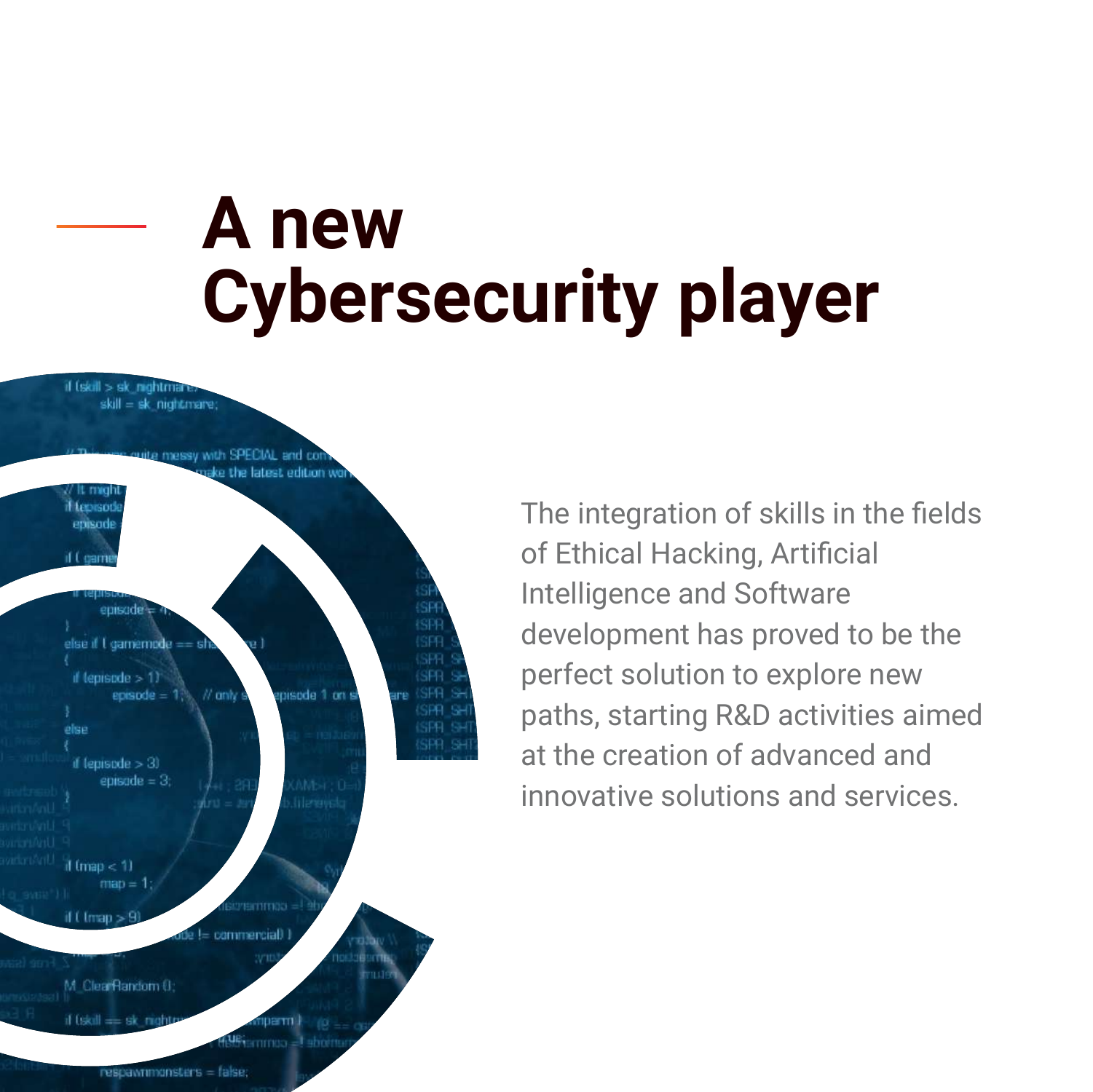

## Software products

We develop software solutions, including ZAIUX, for the IT infrastructure security market, focusing on the offensive approach and use of AI algorithms.



# **Customized** Cybersecurity plans

We support organizations in the implementation and management of a Cybersecurity program according to ISO/IEC 27032:2012 standard and NIST Cybersecurity Framework.



#### Advanced Penetration Test

We consider requests from the most demanding customers who seek the necessary abilities for an advanced Penetration Test, developing 0-day exploits and employing Social Engineering techniques.



## Red Team Assessment

It is similar to an Advanced Penetration Test, but with different objectives: we will focus our attention on the responsiveness of the customer Blue Team to the cyber-attack performed by our Red Team.